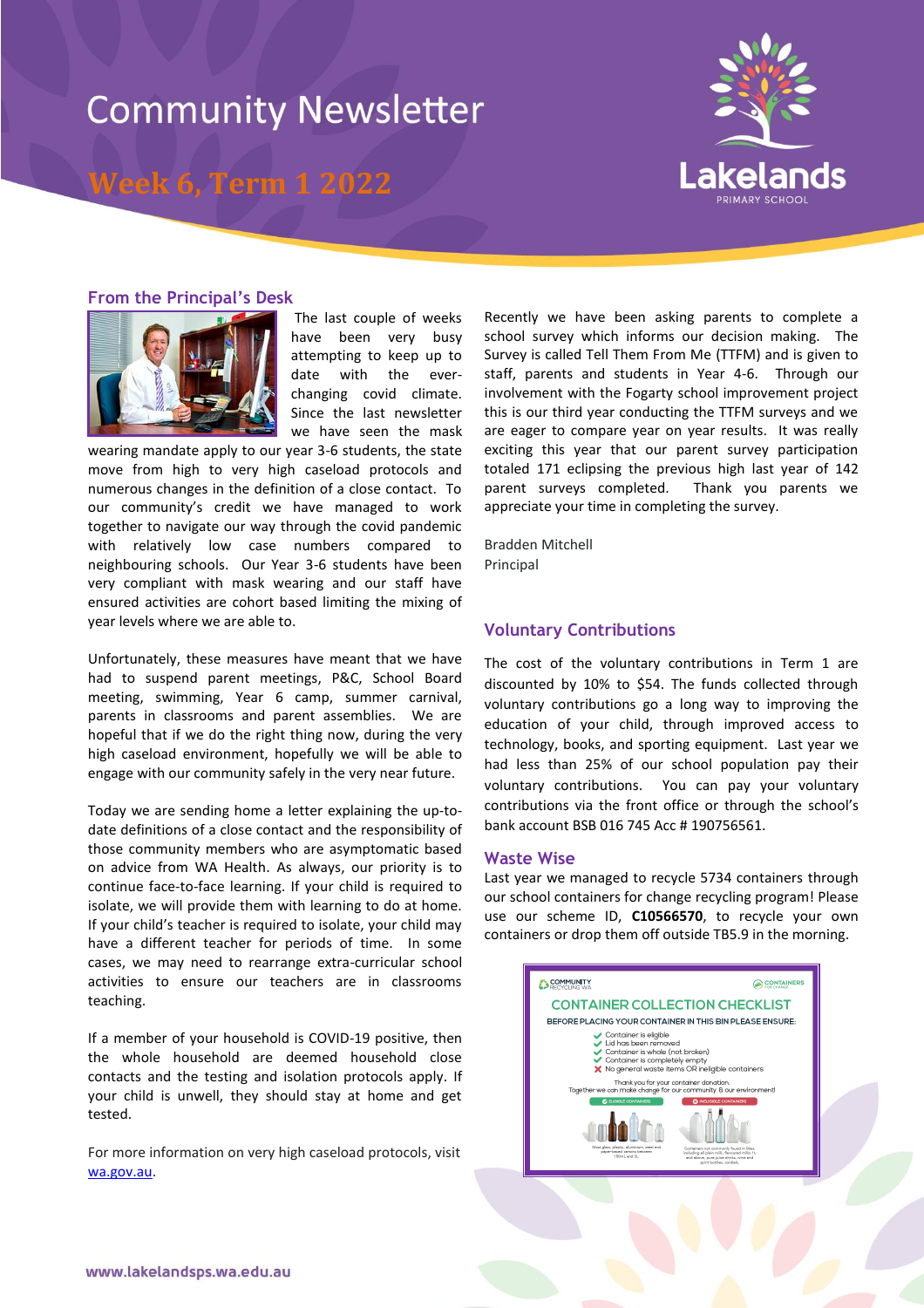# **Community Newsletter**

**Week 6, Term 1 2022**



#### **Canteen**

We use Quickclig for our online ordering system, simply look up Quickcliq and follow the prompts to register your child and place their order. The cut off time for online ordering is 8.30am.



#### **Oakwood Dental**

We have recently sent out Dental Registration Forms for Pre-primary students and any new students to the school, If I have missed anyone please ask them to call 9586 7622 or pop into the Dental Clinic at Oakwood Primary School to register. We will collect the forms from your school once they have been handed back in. We will be open from Monday to Friday.

Area Dental Therapist, Candice Blakeney.



#### **A note from the Community Health Nurse**

My name is Philippa Sgro and I am the Community Health Nurse who visits your school. Community Health Nurses work in schools to promote healthy development and wellbeing so students may reach their full potential. A major part of my work is focused on early intervention and the School Entry Health Assessment Program.

Community Health Nurses serve as a health contact point for children and their families, providing information, assessment, health counselling and referral. The services provided are free and confidential. If you have a concern about your child's health or development, please contact me on 0406 3030 709.